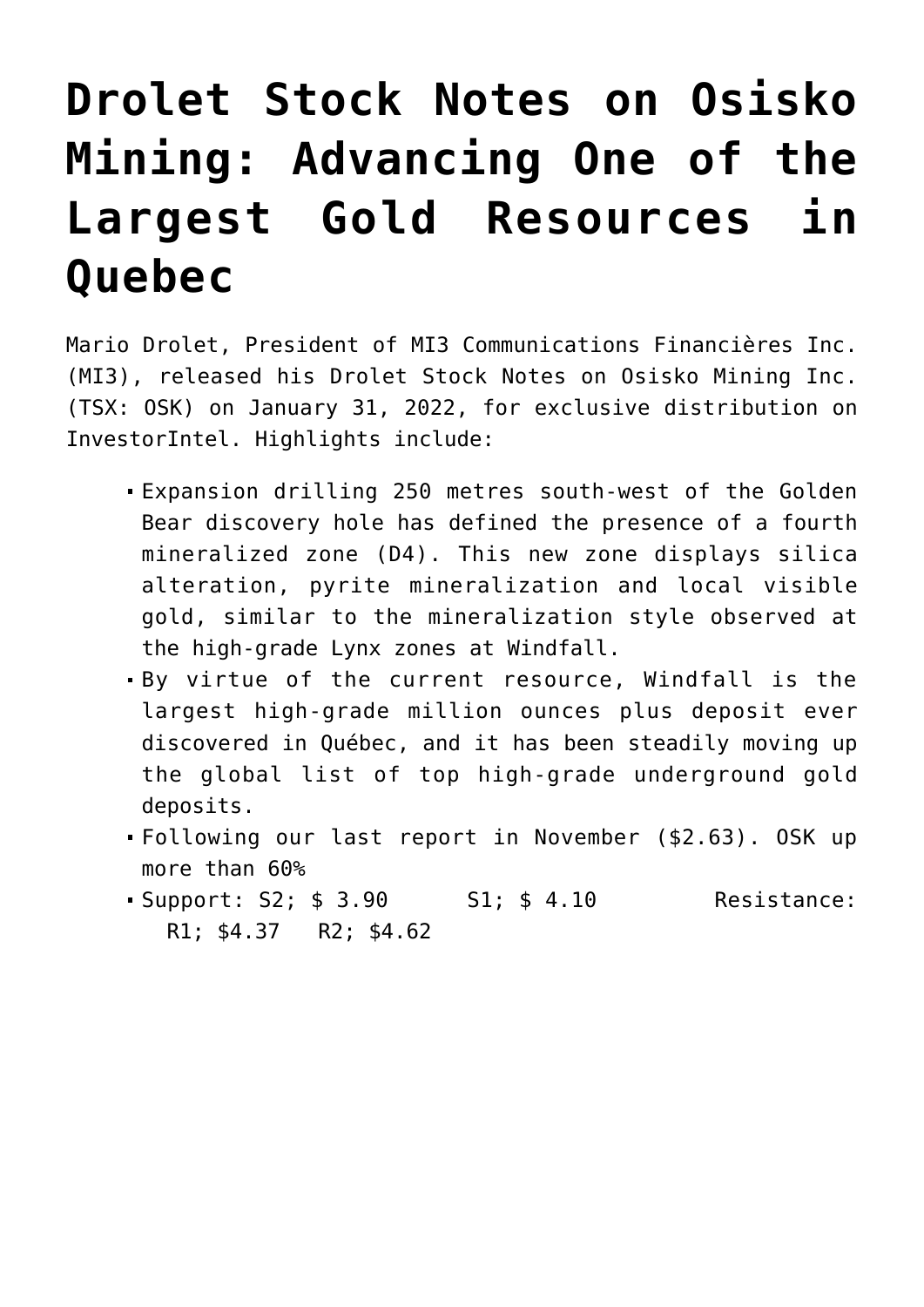

**About Osisko Mining Inc.**

Osisko is a mineral exploration company focused on the acquisition, exploration, and development of gold resource properties in Canada. Osisko holds a 100% interest in the high-grade Windfall gold deposit located between Val-d'Or and Chibougamau in Québec and holds a 100% undivided interest in a large area of claims in the surrounding Urban Barry area and nearby Quévillon area (over 2,600 square kilometres).

## **PLEASE DO YOUR DUE DILIGENCE**

*Disclaimer: This MI3 Technical Note produced by MI³ Communications Financières is neither an offer to sell, nor the solicitation of an offer to buy any of the securities discussed therein. The information contained is prepared by MI3, emanating from sources deemed to be reliable. MI3 Communications Financières makes no representations or warranties with respect to the accuracy, correctness or completeness of such information. MI³ Communications Financières accepts no liability whatsoever for any loss arising from the use of the information contained therein. Please take note that for compliance purposes, all directors,*